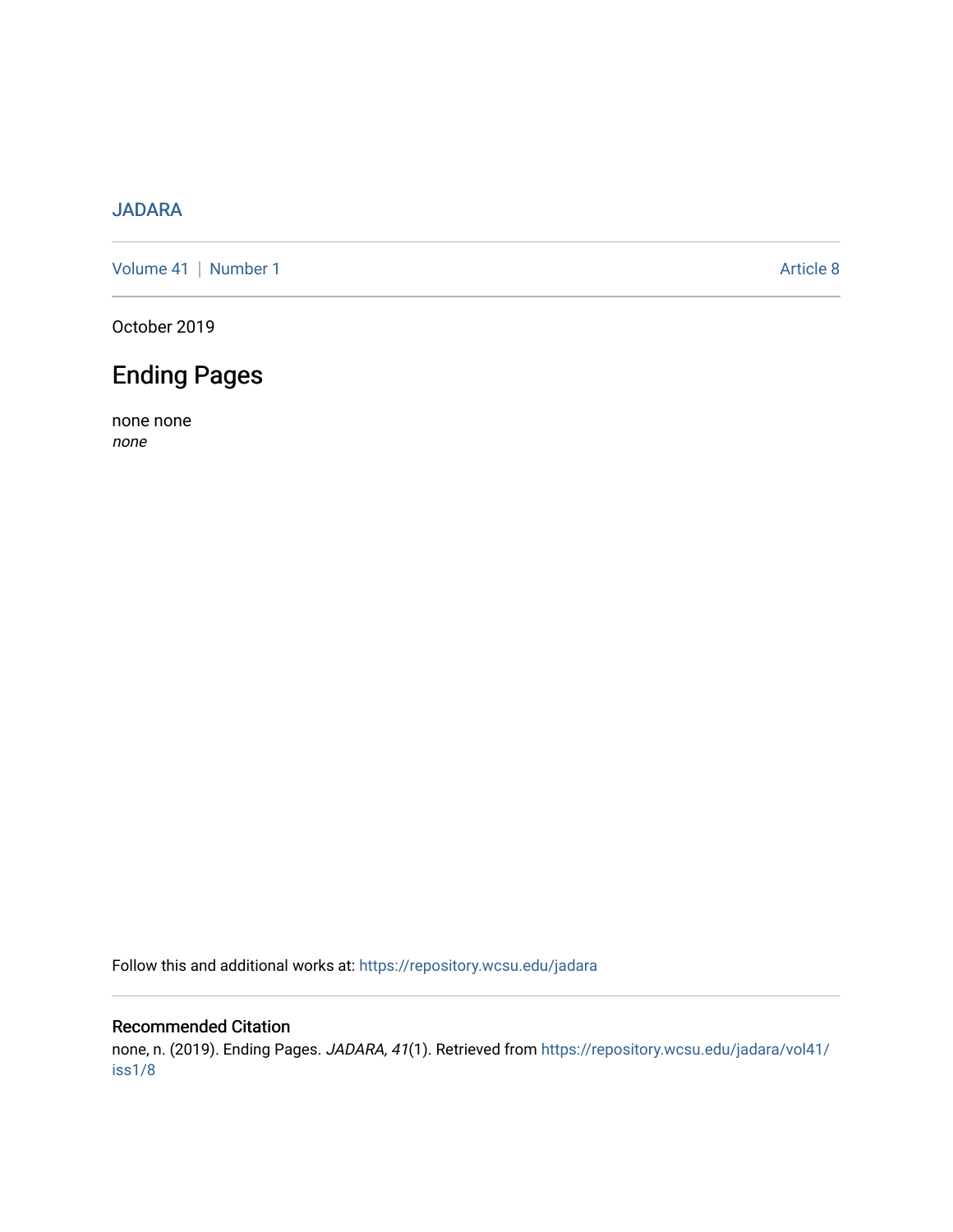

A multi-disciplinary approach: Sharing what we know to get where we want to go. The conference will focus on increasing our understanding of approaches used by allied fields related to rehabilitation, mental health, psychology, counseling, substance abuse, post-secondary education, program administration, interpreting, and many others including parents and laypersons who have an interest in the Deaf, Hard of Hearing, Late Deafened, and Deaf-Blind Communities.

The NJ Chapter is thrilled to be your hosts. Grab this opportunity to see what our region has to offer! Experience learning and laughter right in Lady Liberty's backyard. Picture yourself chatting with colleagues as you cruise around Ellis Island. Network as you walk down Broadway or stroll through the Museum of Modern Art. Shop at our world famous Secaucus Outlets. Just moments away from Liberty Science Center. Add time to your trip and enjoy the getaway you deserve!

## For More Information Contact:

Wjhdfmtrsw@aol.com CINDI727@aol.com

Wendy Heines **Cindi Sternfeld**